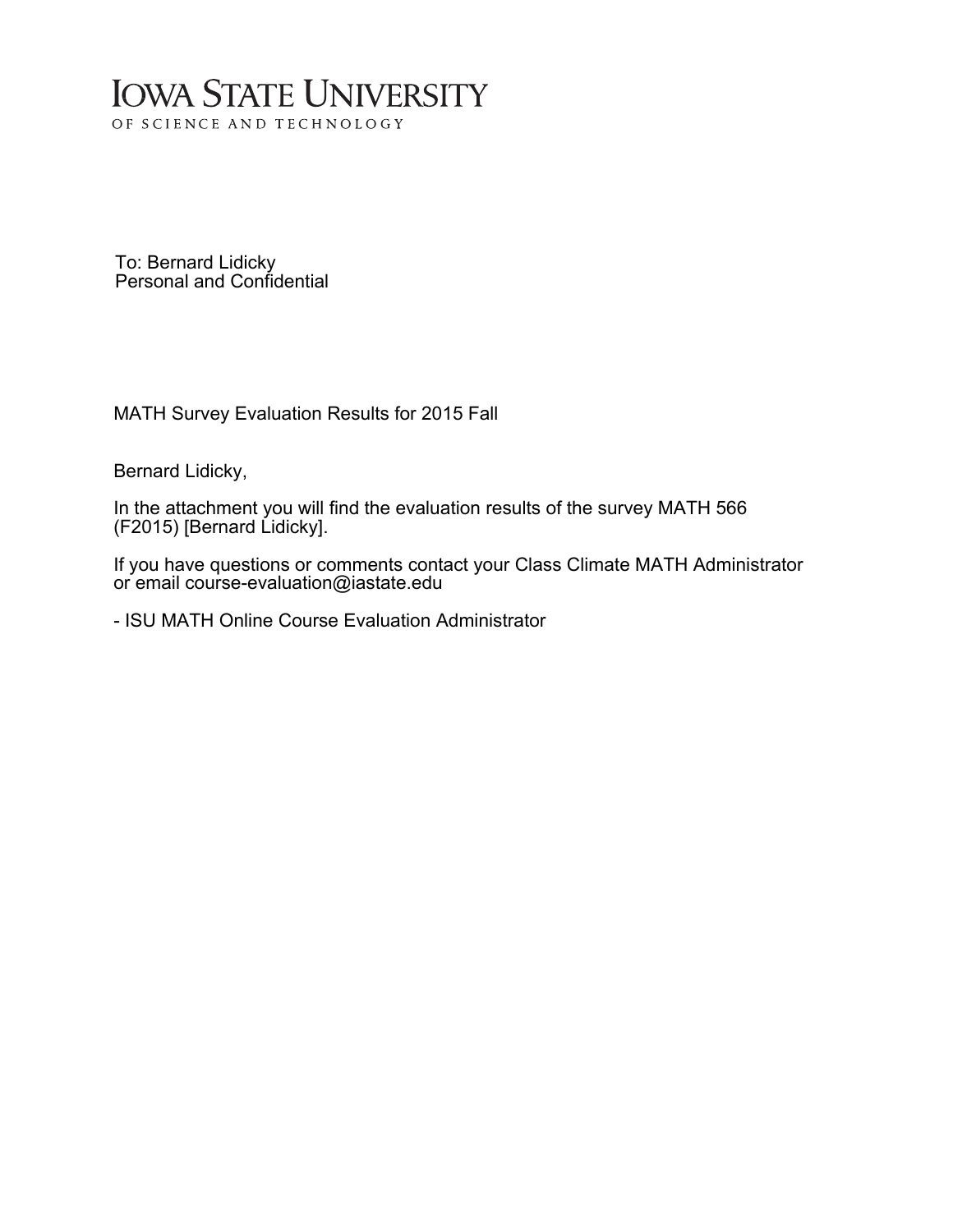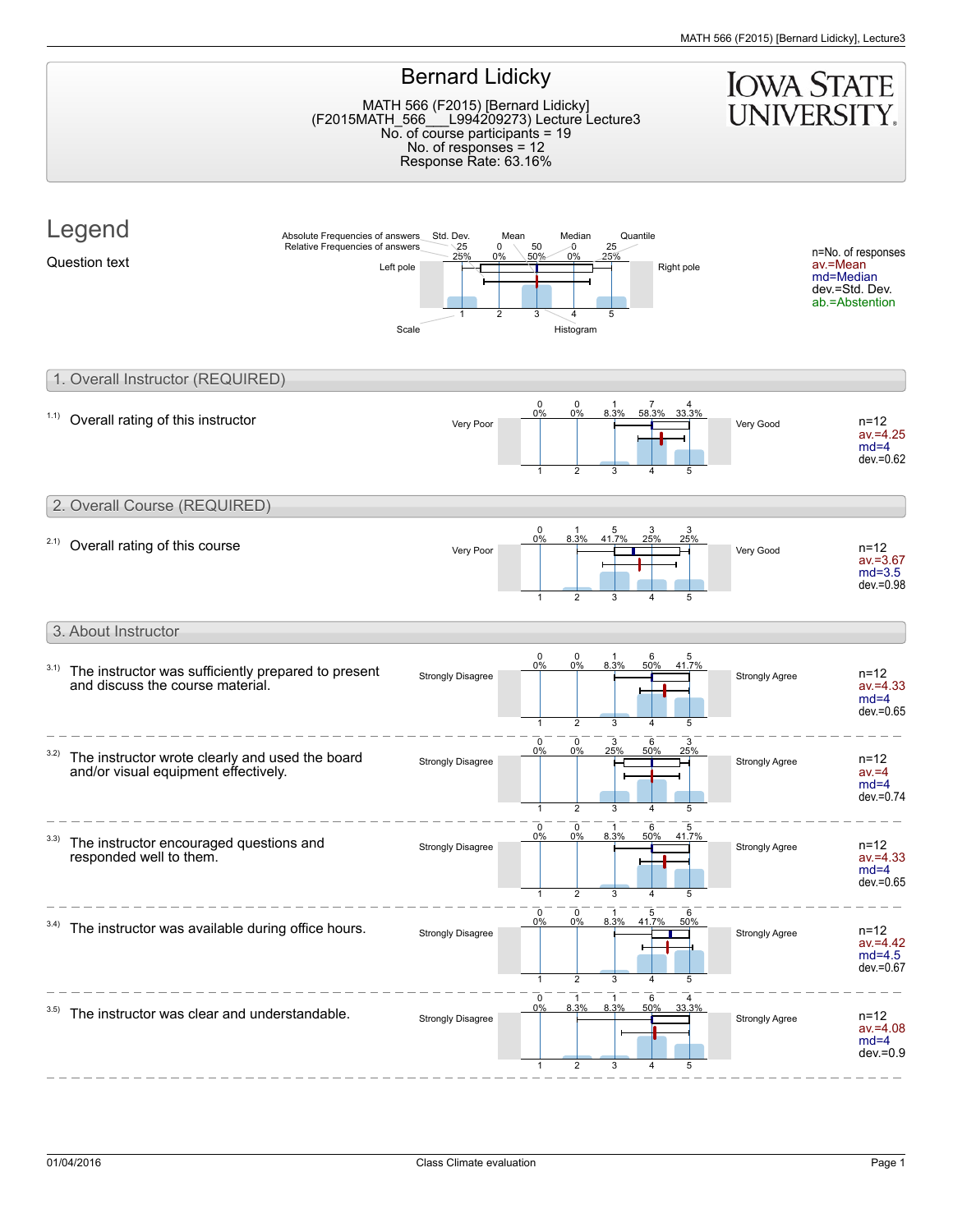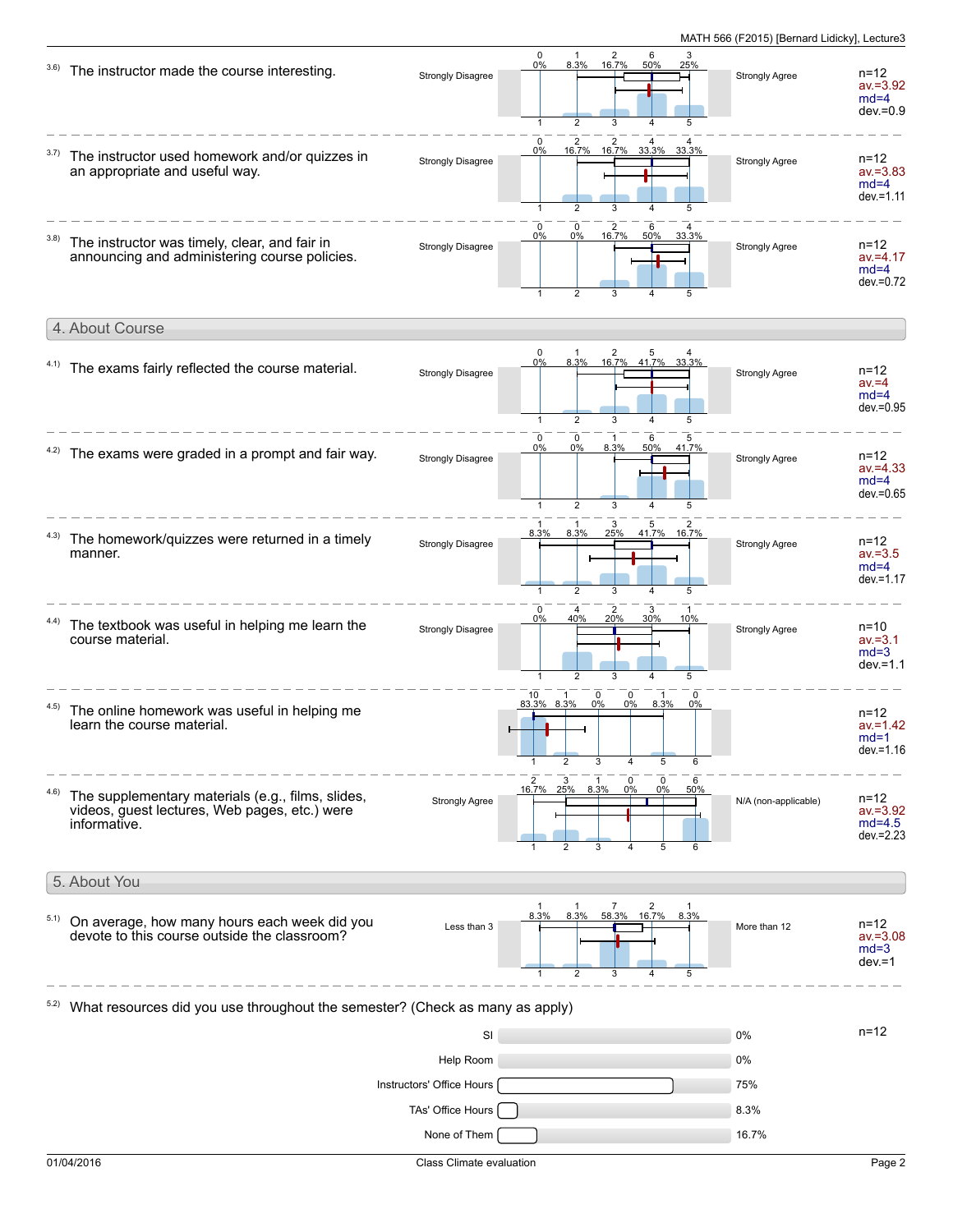- $53$  Which ones were beneficial to you? Which ones were not? Please explain below:
- I benefitted most from talking to other students about problems.
- Instructor's office hour.
- Professor Lidicky was great during office hours. He took time outside of his scheduled office hours to assist with homework and comprehension of material.



- 6.1) Additional Comments
- 1) I do not think that there was clear communication between Professor Lidicky and the grader. Our homework assignments were not returned in a timely fashion and when students asked about it in class, we were told to discuss the matter with the grader. I believe that matter should be handled by the professor.

2) This course was more time intensive than any of the math core courses that I have taken here at ISU. In my opinion, the weekly homework assignments were too much and I felt like most of my week was spent frantically trying to finish the assignment, making the quality of my work diminish. At times I felt like we rushed through material during class just so that we could have homework on it, rather than actually learning the material.

3) I also feel like we covered too much material in this class. We only touched the surface of the material, but were expected to complete difficult homework questions that required a deeper understanding. Also I do not think that we should ever be tested on material that we have not had homework on.

Overall, Professor Lidicky is a great professor and really tried to make the material interesting and fun for our class. I enjoyed that he listened to the class and adjusted his teaching to make the learning environment better. However, I probably will not take another class with Professor Lidicky.

I really enjoyed this course. Thank you for a great semester!

 $\blacksquare$ No

- Really appreciate this course. I learn many different things about the optimization and algorithm. I like these topics, and also like the way you teach us.
- The professor was friendly and approachable. However, this course is labor intensive and I would not recommend it to anyone unless he/ she is specifically working in this area. Due to this course, I had little to no time to focus on any other course or my own research. It also felt rushed, and despite all of the work, I did not gain more than a surface level understanding of each topic. Although this was an optimization course, it was, ironically, not an optimal use of my time.
- There was a real disconnect with how material was presented in class and how it is written in the text. I appreciate the extra effort on behalf of the instructor to try to simplify it before we see the math, but if I don't understand something in the notes, I can hardly read the book because it is completely different.

I wish this would have been remedied, particularly for exams. On homework, we as students could talk through problems and try to bridge the gap, but exams were incredibly frustrating. I would constantly need to drop all other work for two days to work on an exam. This is not sustainable as a grad student who has other work to do, and I think the instructor in these instances asked for too much.

The in class dynamic was good, but sometimes when students would be outside of class expressing frustrations with the workload/ material, the instructor would in turn get frustrated with us. Please give us the benefit of the doubt that we are actually working hard and not being lazy. Certainly everyone I spoke was frequently lost with the material.

In summary, thank you for trying so hard with this class. I personally think it needs to be scaled back to be a reasonable cognate. I learned a lot, but at the cost of being continually frantic about getting all the work done and not actually being able to think about the material.

Too much homework for a non core course. I felt that there was too much time spent trying to complete all of the required work just to get a passing grade.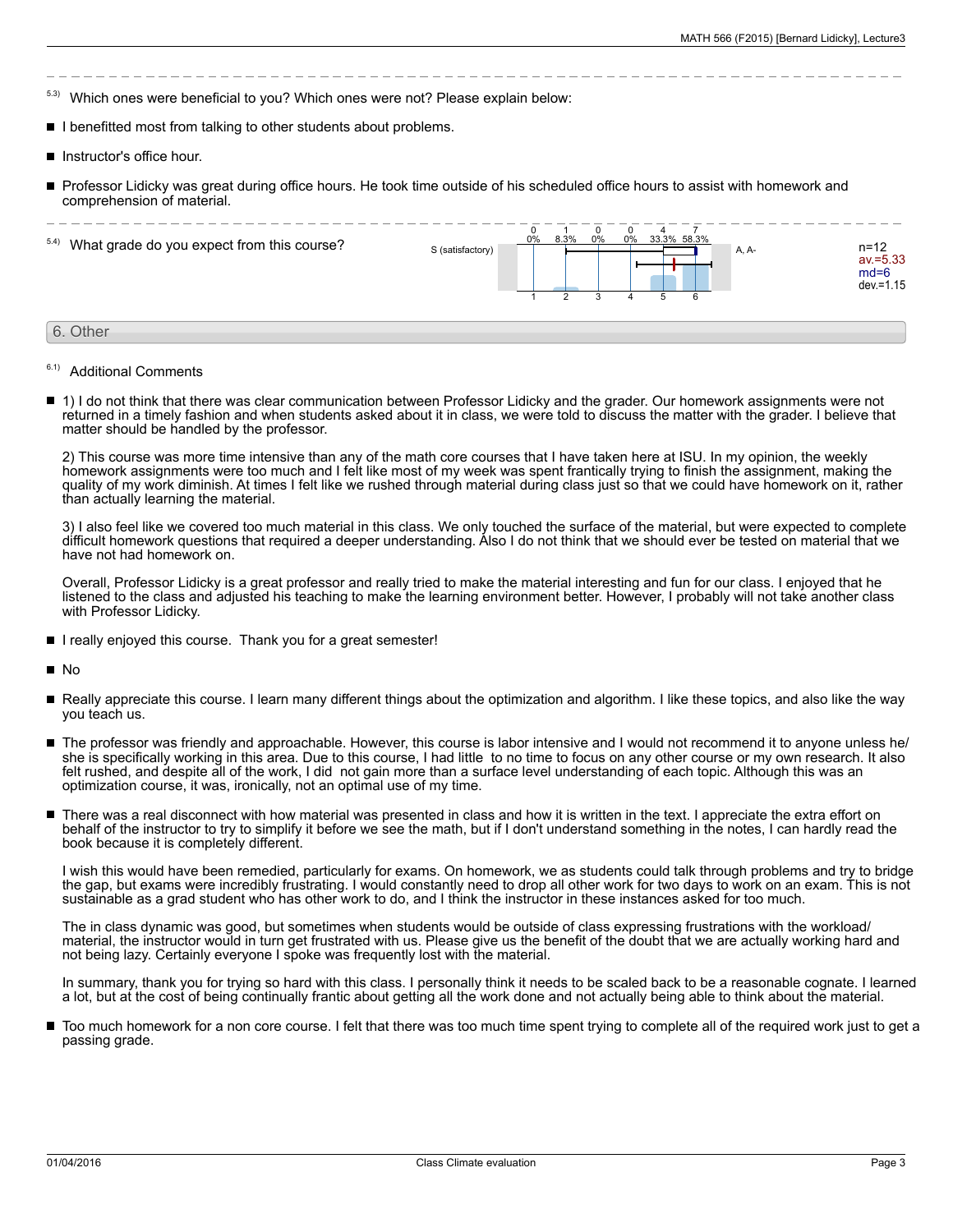| 7. Demographic (REQUIRED) - These questions are only requested for research purposes. They will not be associated |       |          |  |  |  |  |  |  |
|-------------------------------------------------------------------------------------------------------------------|-------|----------|--|--|--|--|--|--|
| with you individually and will not be disclosed to the instructor. An answer is required for both questions.      |       |          |  |  |  |  |  |  |
| $7.1)$ Gender                                                                                                     |       |          |  |  |  |  |  |  |
| Female                                                                                                            | 63.6% | $n = 11$ |  |  |  |  |  |  |
| Male                                                                                                              | 36.4% |          |  |  |  |  |  |  |
|                                                                                                                   |       |          |  |  |  |  |  |  |
| <sup>7.2)</sup> From what type of college/university did you transfer?                                            |       |          |  |  |  |  |  |  |
| <b>Community College</b>                                                                                          | 0%    | $n = 11$ |  |  |  |  |  |  |
| 4-year University/College [                                                                                       | 9.1%  |          |  |  |  |  |  |  |
| Did not transfer to ISU                                                                                           | 90.9% |          |  |  |  |  |  |  |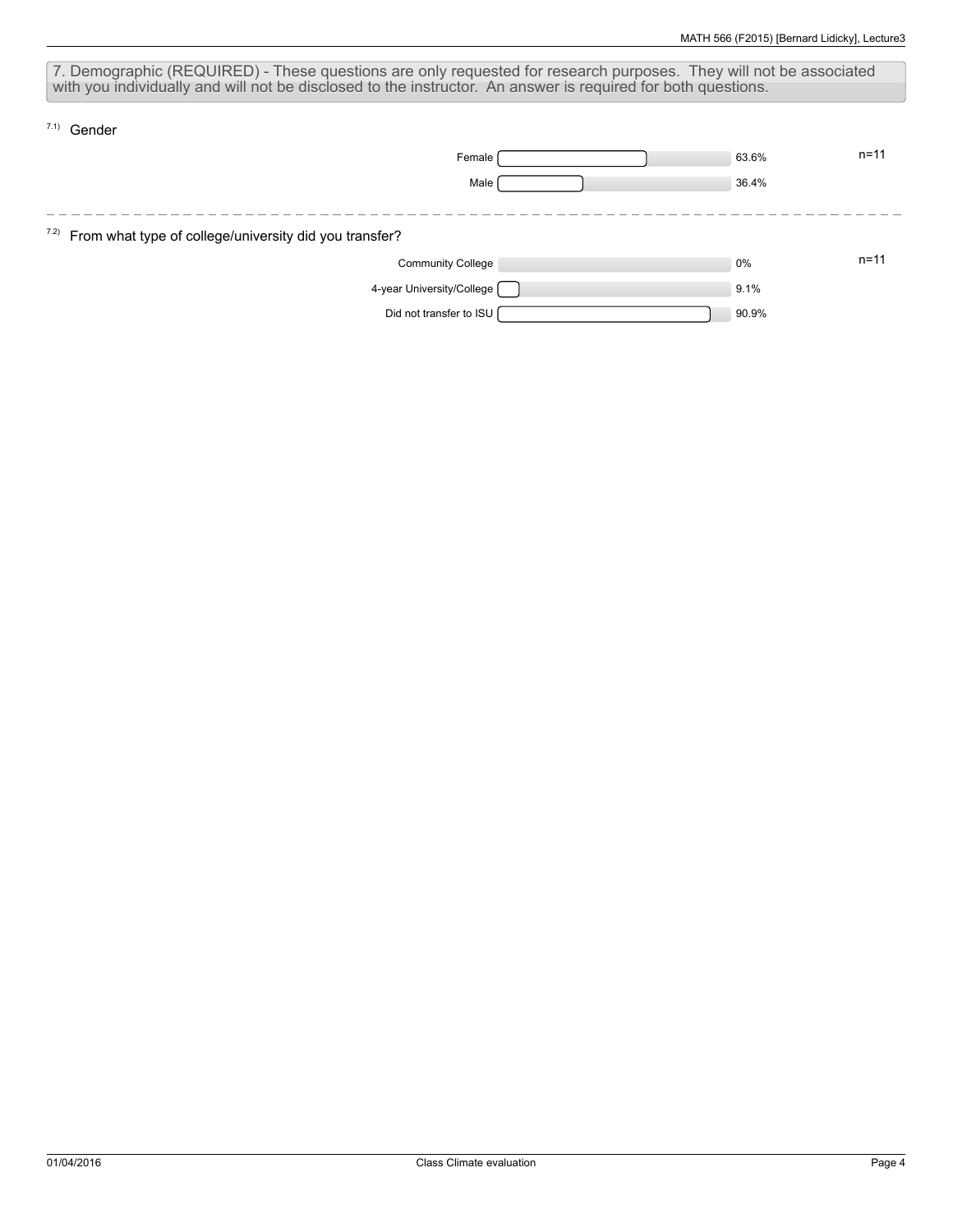## Histogram for scaled questions

## Overall rating of this instructor



The instructor wrote clearly and used the board and/or visual equipment effectively.



The instructor was clear and understandable.



The instructor was timely, clear, and fair in announcing and administering course policies.



The homework/quizzes were returned in a timely manner.



Overall rating of this course



The instructor encouraged questions and responded well to them.



The instructor made the course interesting.



The exams fairly reflected the course material.



The textbook was useful in helping me learn the course material.



The instructor was sufficiently prepared to present and discuss the course material.



The instructor was available during office hours.



The instructor used homework and/or quizzes in an appropriate and useful way.



The exams were graded in a prompt and fair way.

8% 50% 42% Strongly Disagree Strongly Agree  $av = 4.33$  $dev. = 0.65$  $25\%$  n = 12 50% 75% 100%

The online homework was useful in helping me learn the course material.

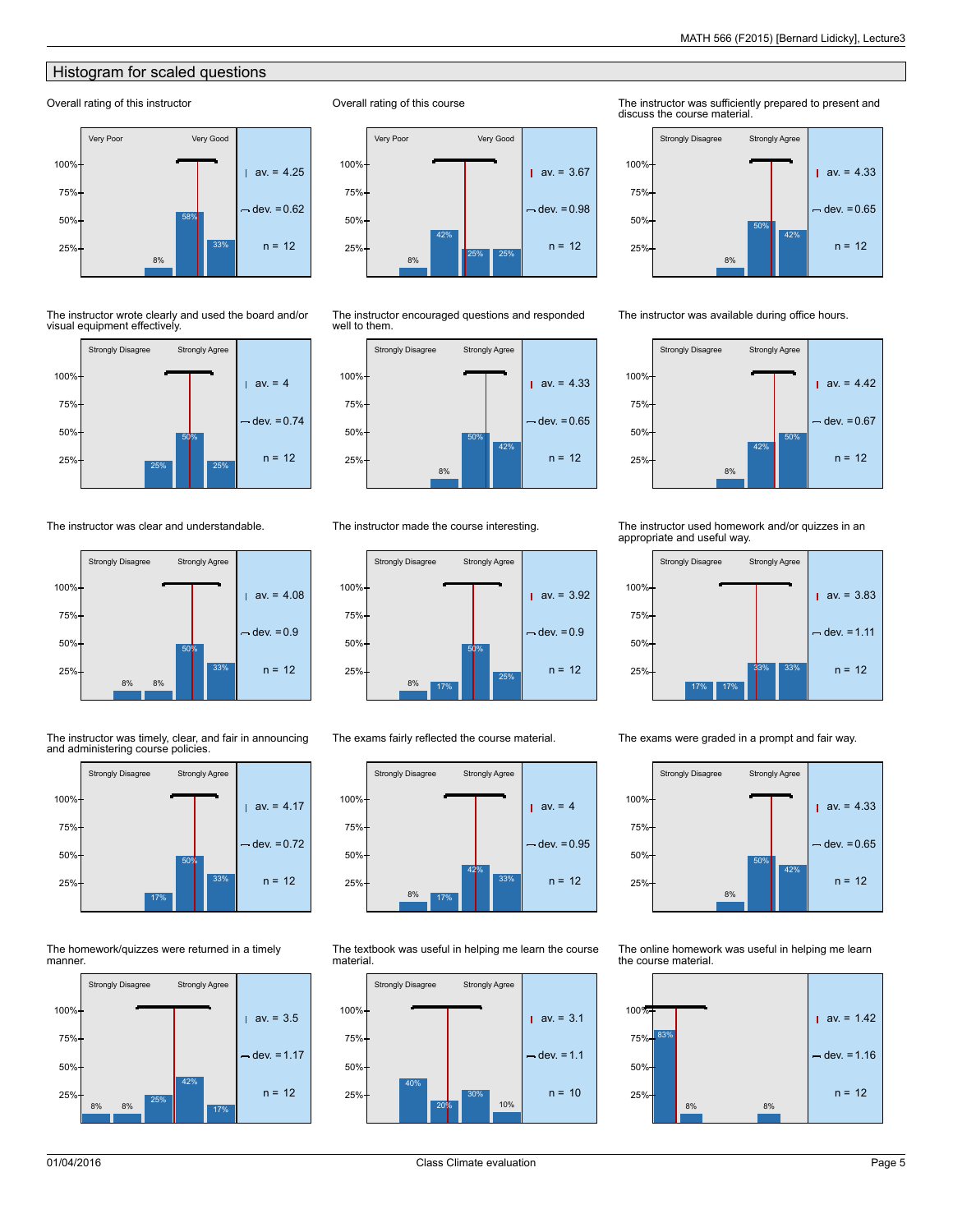The supplementary materials (e.g., films, slides, videos, guest lectures, Web pages, etc.) were



On average, how many hours each week did you devote to this course outside the classroom?



What grade do you expect from this course?

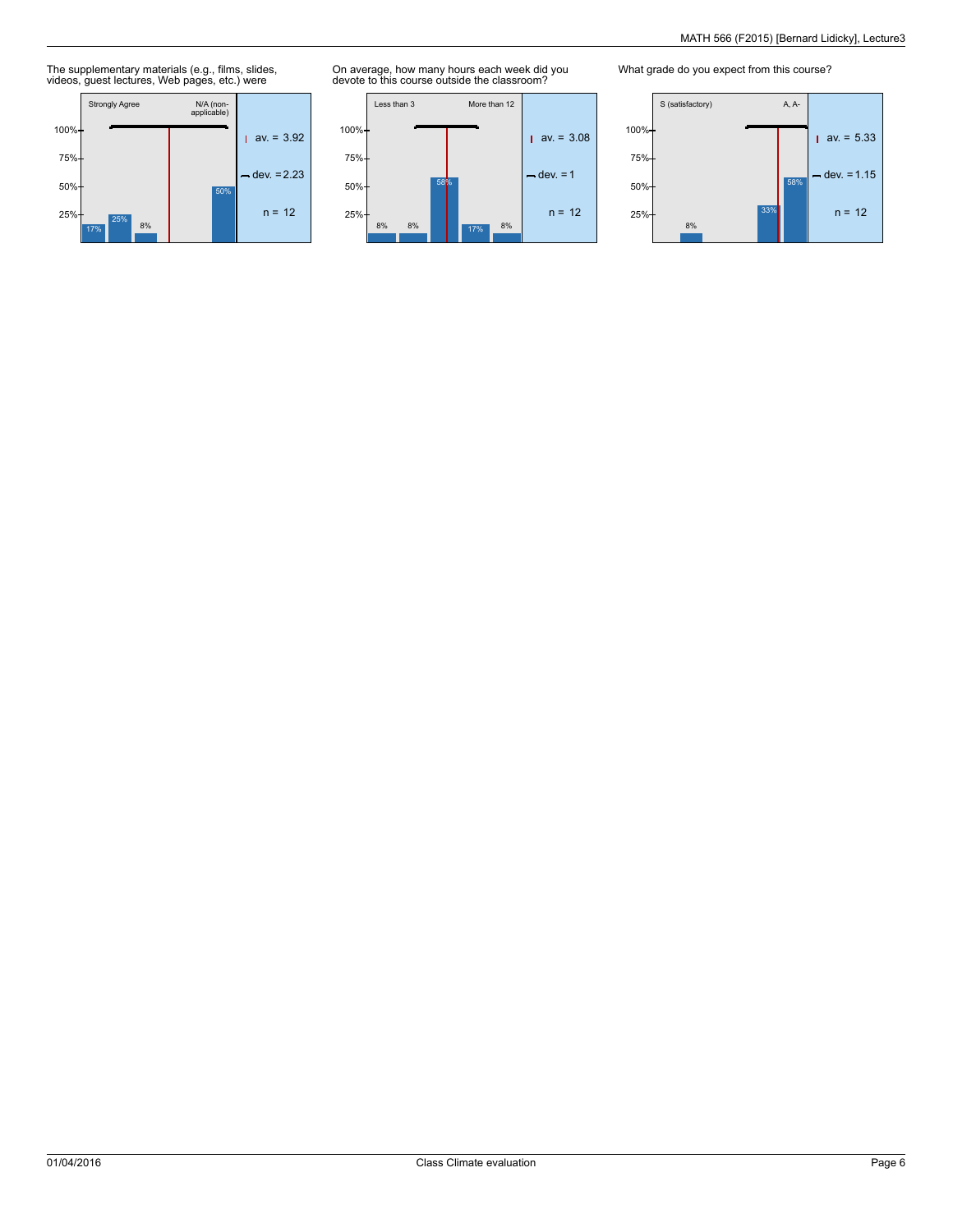| Profile                          |                                                                                                                             |                                                                             |                      |  |  |                       |          |                                    |  |
|----------------------------------|-----------------------------------------------------------------------------------------------------------------------------|-----------------------------------------------------------------------------|----------------------|--|--|-----------------------|----------|------------------------------------|--|
|                                  | Subunit:<br>Name of the instructor:<br>Name of the course:<br>(Name of the survey)<br>Values used in the profile line: Mean | <b>MATH</b><br><b>Bernard Lidicky</b><br>MATH 566 (F2015) [Bernard Lidicky] |                      |  |  |                       |          |                                    |  |
| 1. Overall Instructor (REQUIRED) |                                                                                                                             |                                                                             |                      |  |  |                       |          |                                    |  |
|                                  | 1.1) Overall rating of this instructor                                                                                      |                                                                             | Very Poor            |  |  | Very Good             | $n = 12$ | ay.=4.25 md=4.00 dev.=0.62         |  |
|                                  | 2. Overall Course (REQUIRED)                                                                                                |                                                                             |                      |  |  |                       |          |                                    |  |
|                                  | 2.1) Overall rating of this course                                                                                          |                                                                             | Very Poor            |  |  | Very Good             | $n = 12$ | $av = 3.67$ md= $3.50$ dev. = 0.98 |  |
|                                  | 3. About Instructor                                                                                                         |                                                                             |                      |  |  |                       |          |                                    |  |
| 3.1)                             | The instructor was sufficiently prepared to<br>present and discuss the course material.                                     |                                                                             | Strongly<br>Disagree |  |  | <b>Strongly Agree</b> | $n = 12$ | av.=4.33 md=4.00 dev.=0.65         |  |
| 3.2)                             | The instructor wrote clearly and used the board<br>and/or visual equipment effectively.                                     |                                                                             | Strongly<br>Disagree |  |  | <b>Strongly Agree</b> | $n = 12$ | av.=4.00 md=4.00 dev.=0.74         |  |
| 3.3)                             | The instructor encouraged questions and<br>responded well to them.                                                          |                                                                             | Strongly<br>Disagree |  |  | <b>Strongly Agree</b> | $n = 12$ | av.=4.33 md=4.00 dev.=0.65         |  |
| 3.4)                             | The instructor was available during office<br>hours.                                                                        |                                                                             | Strongly<br>Disagree |  |  | <b>Strongly Agree</b> | $n = 12$ | av.=4.42 md=4.50 dev.=0.67         |  |
| 3.5)                             | The instructor was clear and understandable.                                                                                |                                                                             | Strongly<br>Disagree |  |  | <b>Strongly Agree</b> | $n = 12$ | ay.=4.08 md=4.00 dev.=0.90         |  |
| 3.6)                             | The instructor made the course interesting.                                                                                 |                                                                             | Strongly<br>Disagree |  |  | <b>Strongly Agree</b> |          | n=12 av.=3.92 md=4.00 dev.=0.90    |  |
| 3.7)                             | The instructor used homework and/or quizzes<br>in an appropriate and useful way.                                            |                                                                             | Strongly<br>Disagree |  |  | <b>Strongly Agree</b> | $n = 12$ | $av = 3.83$ md=4.00 dev. = 1.11    |  |
| 3.8)                             | The instructor was timely, clear, and fair in<br>announcing and administering course policies.                              |                                                                             | Strongly<br>Disagree |  |  | <b>Strongly Agree</b> | $n = 12$ | av.=4.17 md=4.00 dev.=0.72         |  |
|                                  | 4. About Course                                                                                                             |                                                                             |                      |  |  |                       |          |                                    |  |
|                                  |                                                                                                                             |                                                                             |                      |  |  |                       |          |                                    |  |
|                                  | 4.1) The exams fairly reflected the course material.                                                                        |                                                                             | Strongly<br>Disagree |  |  | <b>Strongly Agree</b> | $n = 12$ | av.=4.00 md=4.00 dev.=0.95         |  |
| 4.2)                             | The exams were graded in a prompt and fair<br>way.                                                                          |                                                                             | Strongly<br>Disagree |  |  | Strongly Agree        | $n = 12$ | av.=4.33 md=4.00 dev.=0.65         |  |
| 4.3)                             | The homework/quizzes were returned in a<br>timely manner.                                                                   |                                                                             | Strongly<br>Disagree |  |  | Strongly Agree        | $n = 12$ | av.=3.50 md=4.00 dev.=1.17         |  |
| 4.4)                             | The textbook was useful in helping me learn<br>the course material.                                                         |                                                                             | Strongly<br>Disagree |  |  | <b>Strongly Agree</b> | $n = 10$ | $av = 3.10$ md= $3.00$ dev. = 1.10 |  |
| 4.5)                             | The online homework was useful in helping me<br>learn the course material.                                                  |                                                                             |                      |  |  |                       | $n = 12$ | av.=1.42 md=1.00 dev.=1.16         |  |